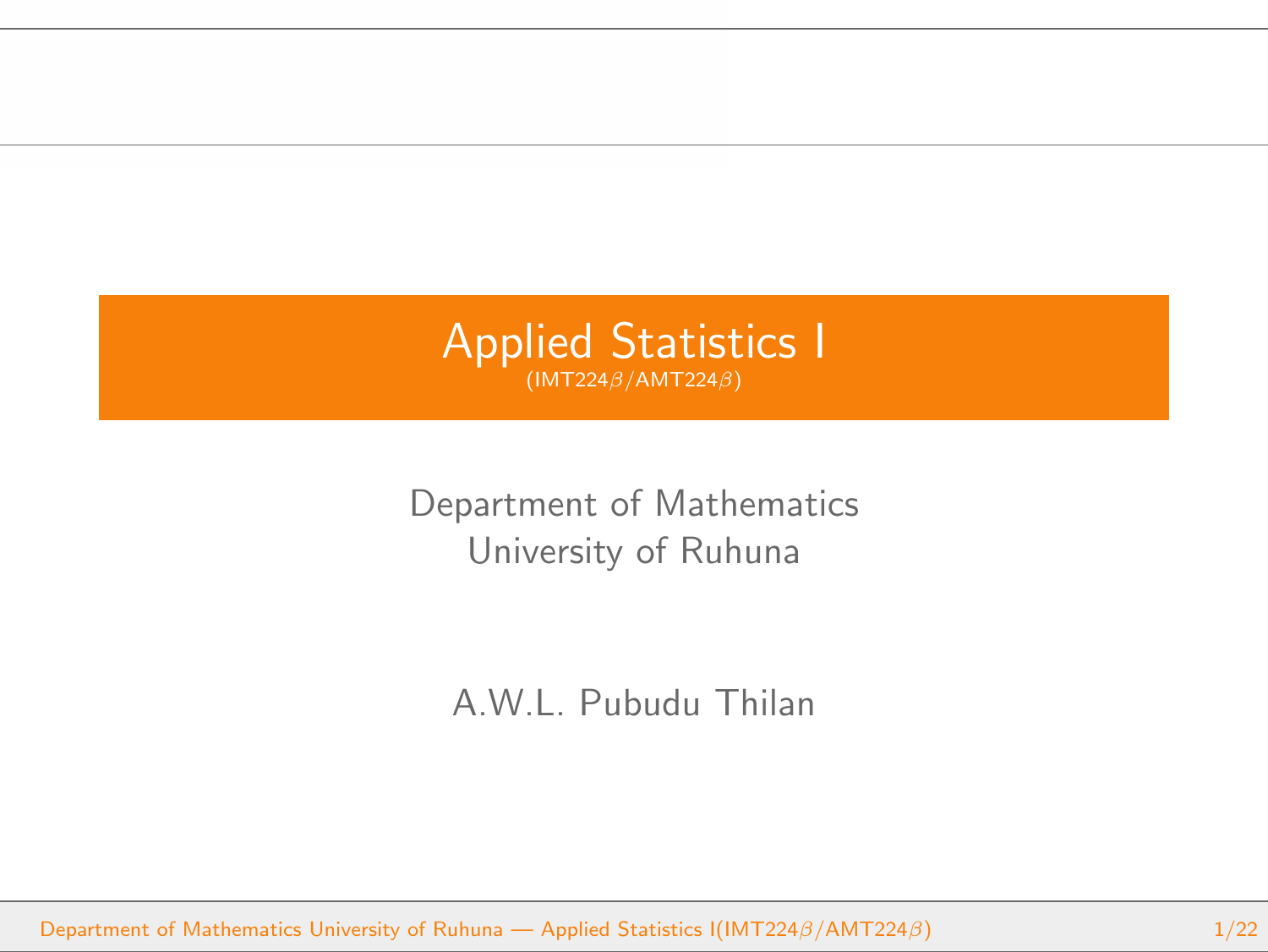**Chapter 5**

# Measures of skewness

Department of Mathematics University of Ruhuna — Applied Statistics I(IMT224*β*/AMT224*β*) 2/22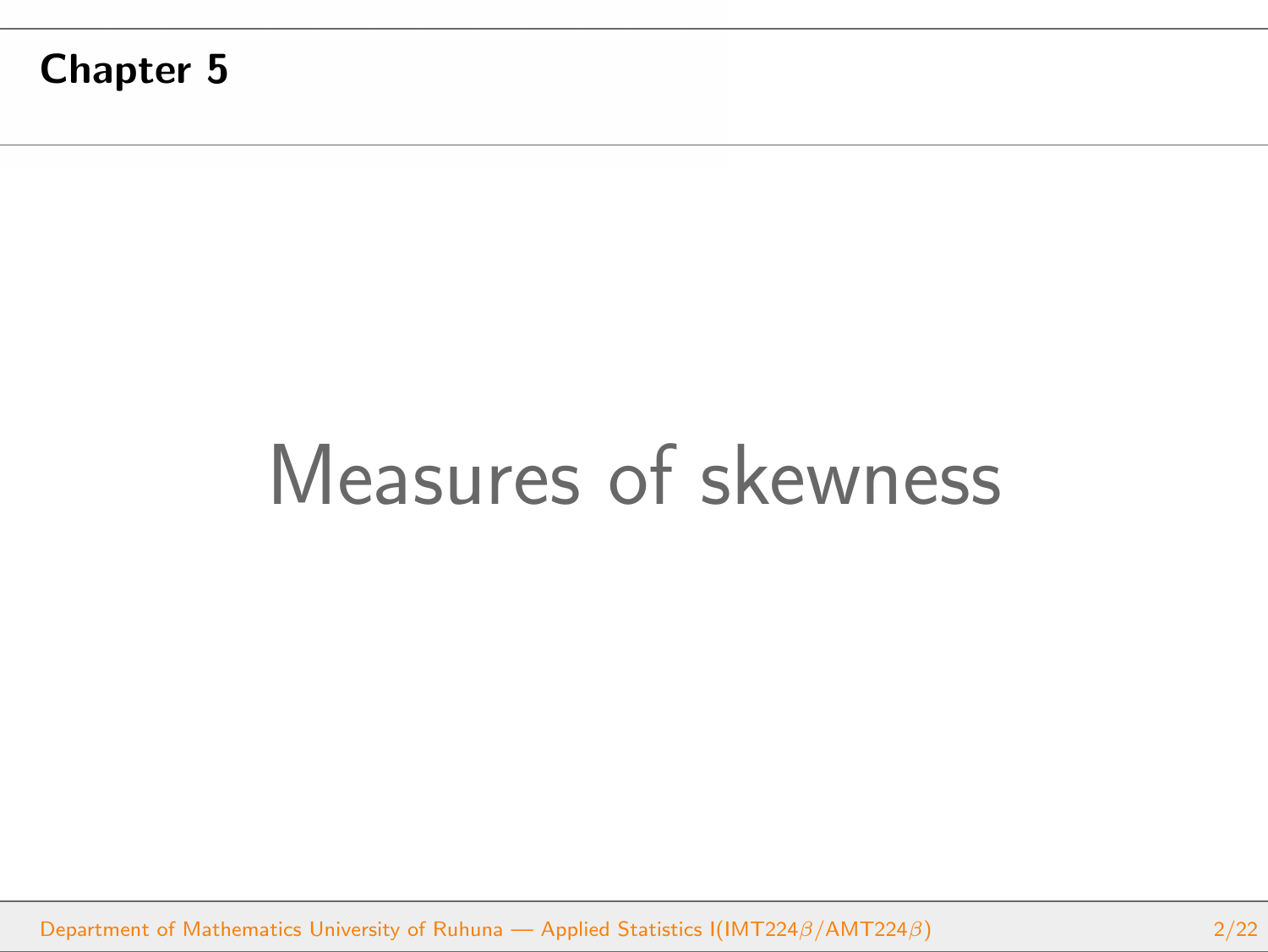- As mentioned in previous two chapters, we can characterize any set of data by measuring its central tendency, variation, and shape.
- In this chapter we are going to discuss about shape of a given data set.

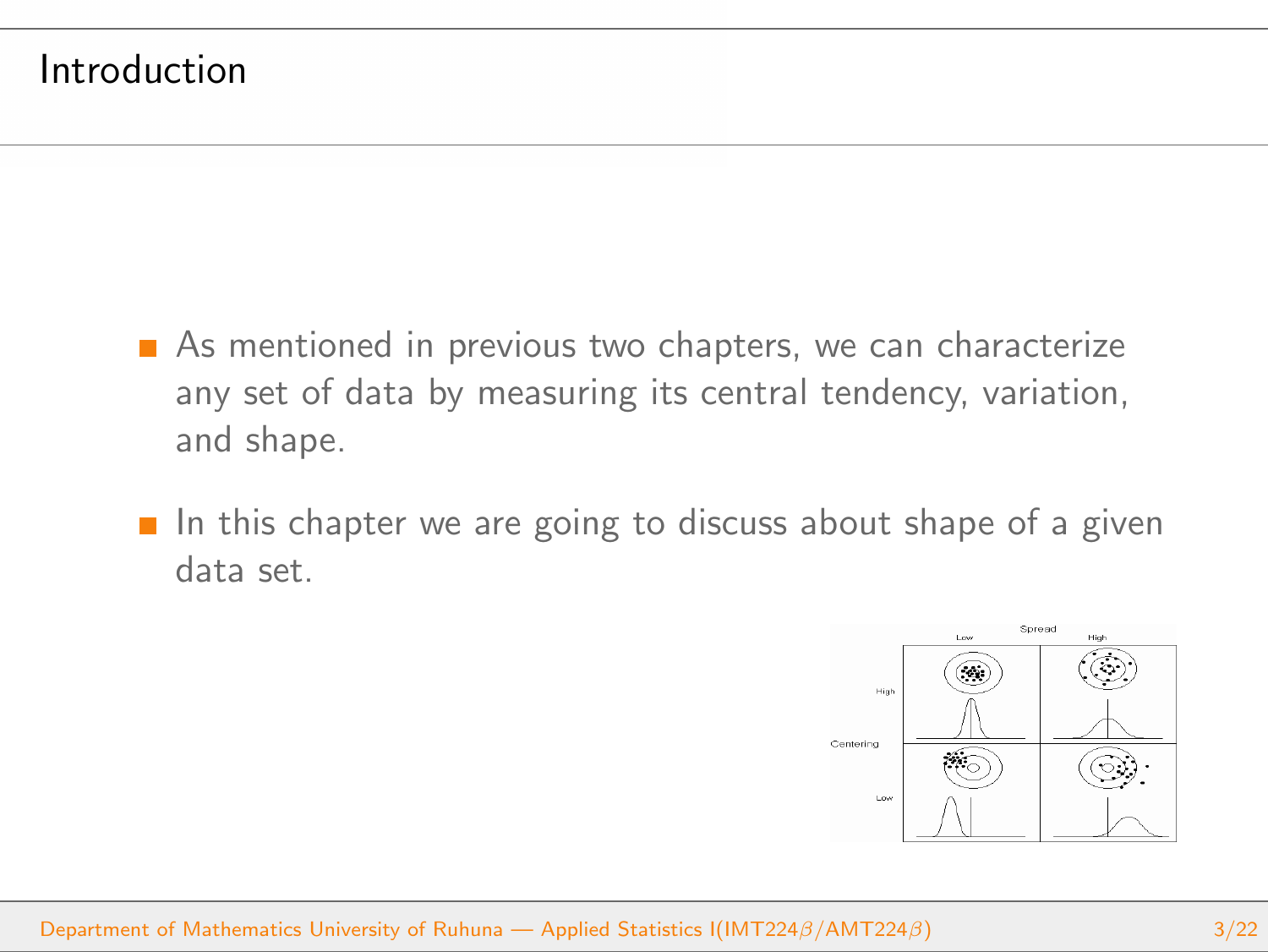- $\blacksquare$  The need to study these concepts arises from the fact that the measures of central tendency and dispersion fail to describe a distribution completely.
- $\blacksquare$  It is possible to have frequency distributions which differ widely in their nature and composition and yet may have same central tendency and dispersion.
- Thus, there is need to supplement the measures of central tendency and dispersion.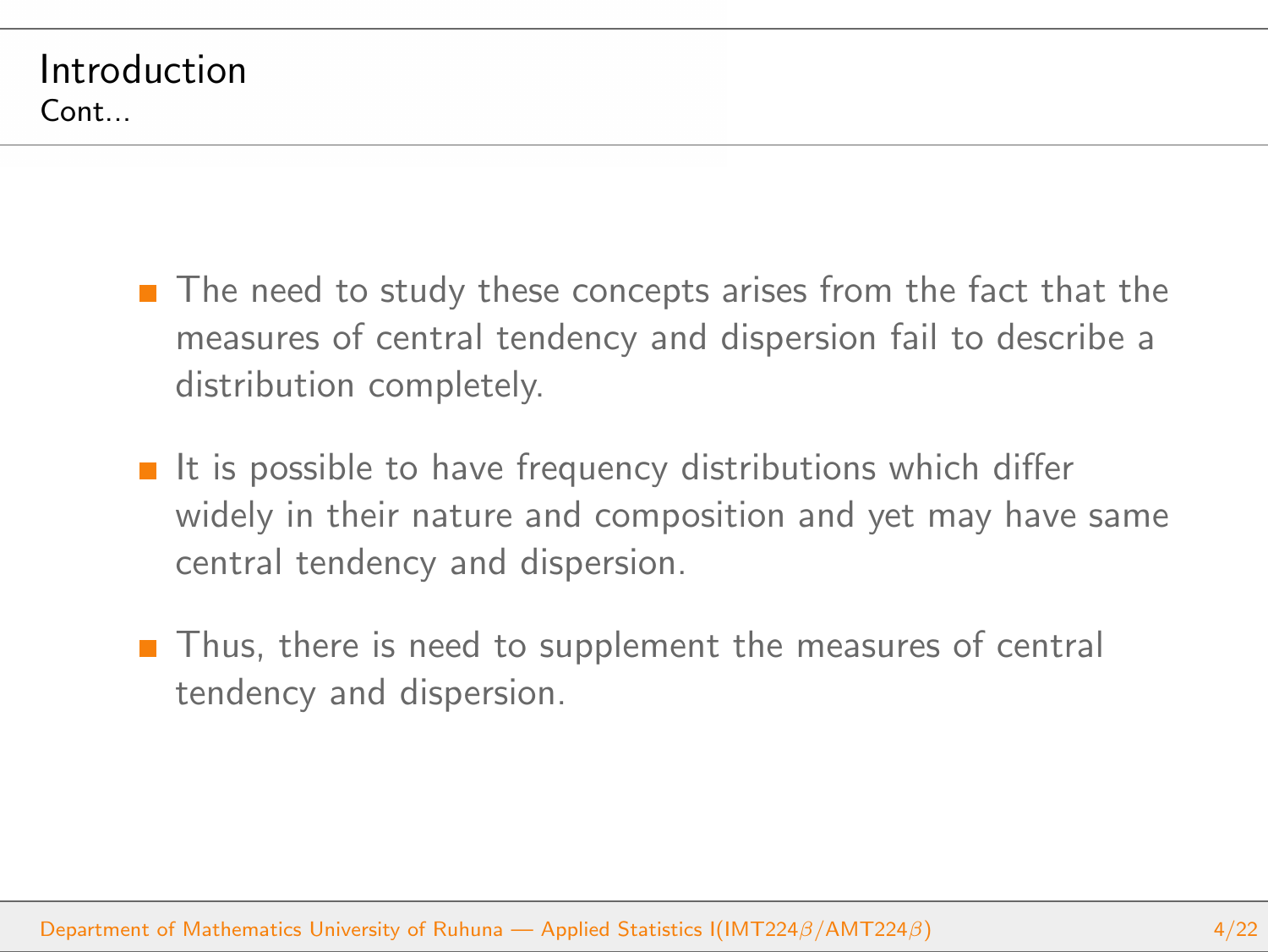#### Concept of skewness

- The skewness of a distribution is defined as the lack of symmetry.
- $\blacksquare$  In a symmetrical distribution, mean, median, and mode are equal to each other.

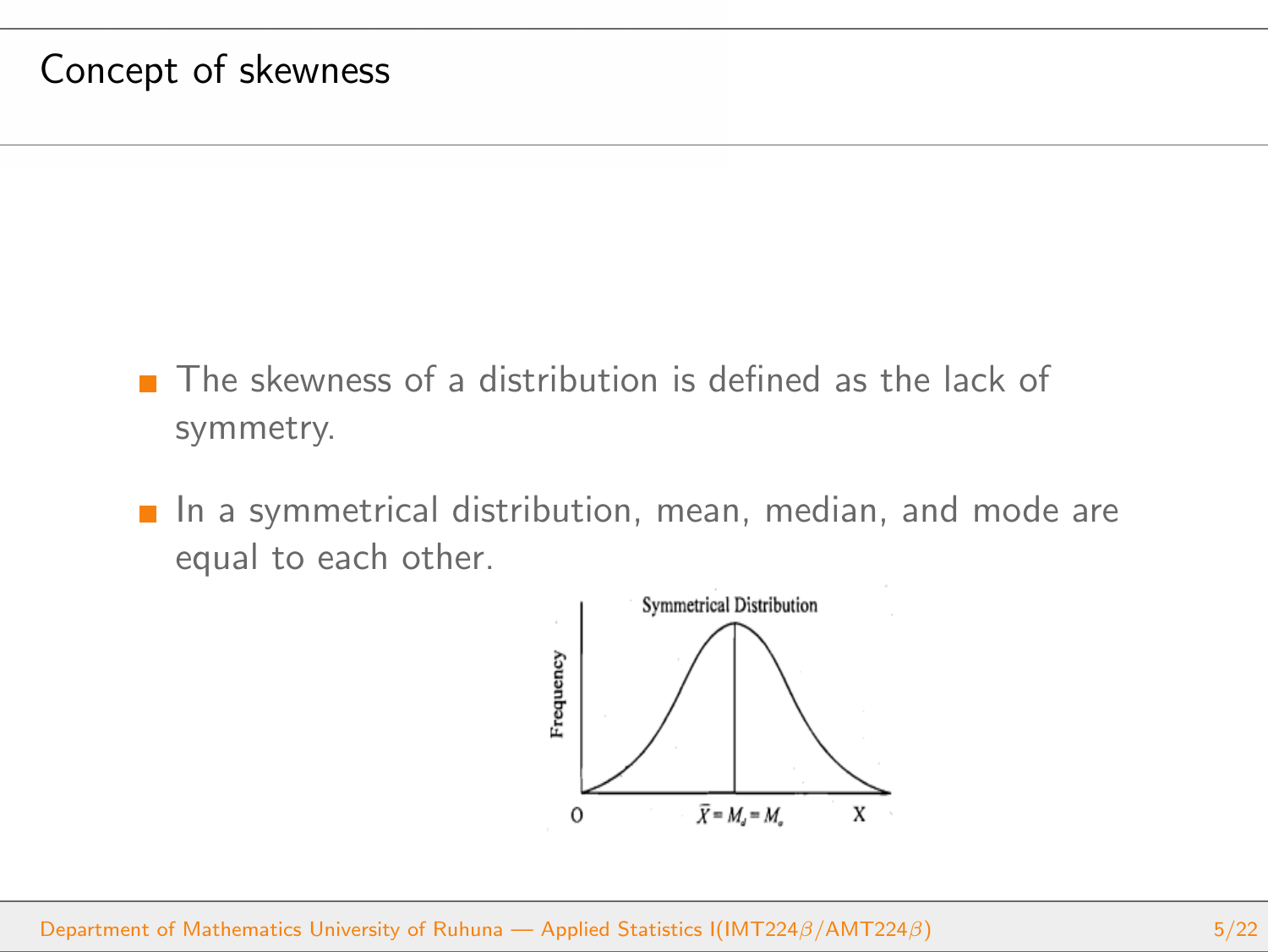- **The presence of extreme observations on the right hand side** of a distribution makes it positively skewed.
- We shall in fact have

Mean *>* Median *>* Mode

when a distribution is positively skewed.

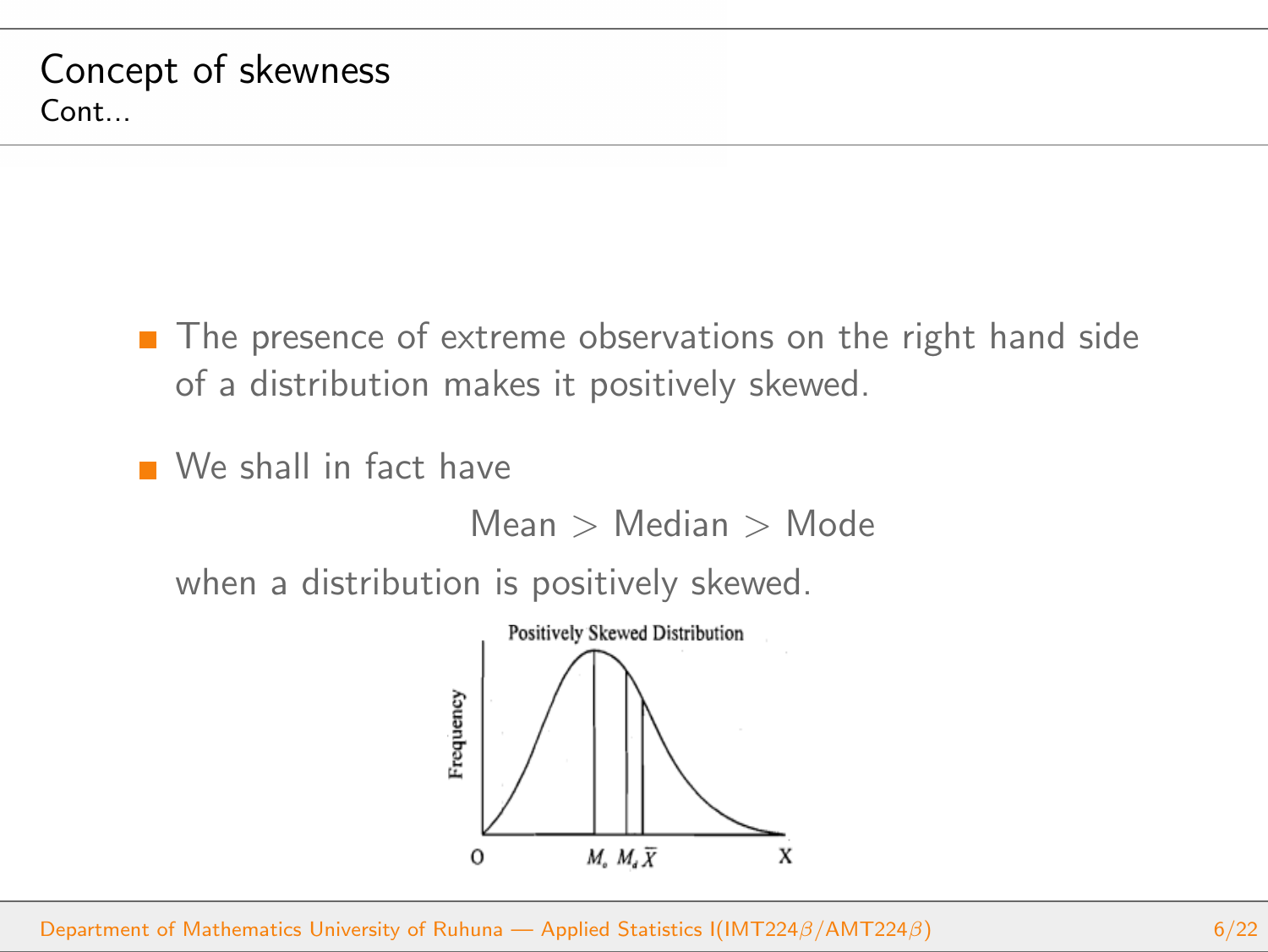■ On the other hand, the presence of extreme observations to the left hand side of a distribution make it negatively skewed and the relationship between mean, median and mode is:

Mean *<* Median *<* Mode.

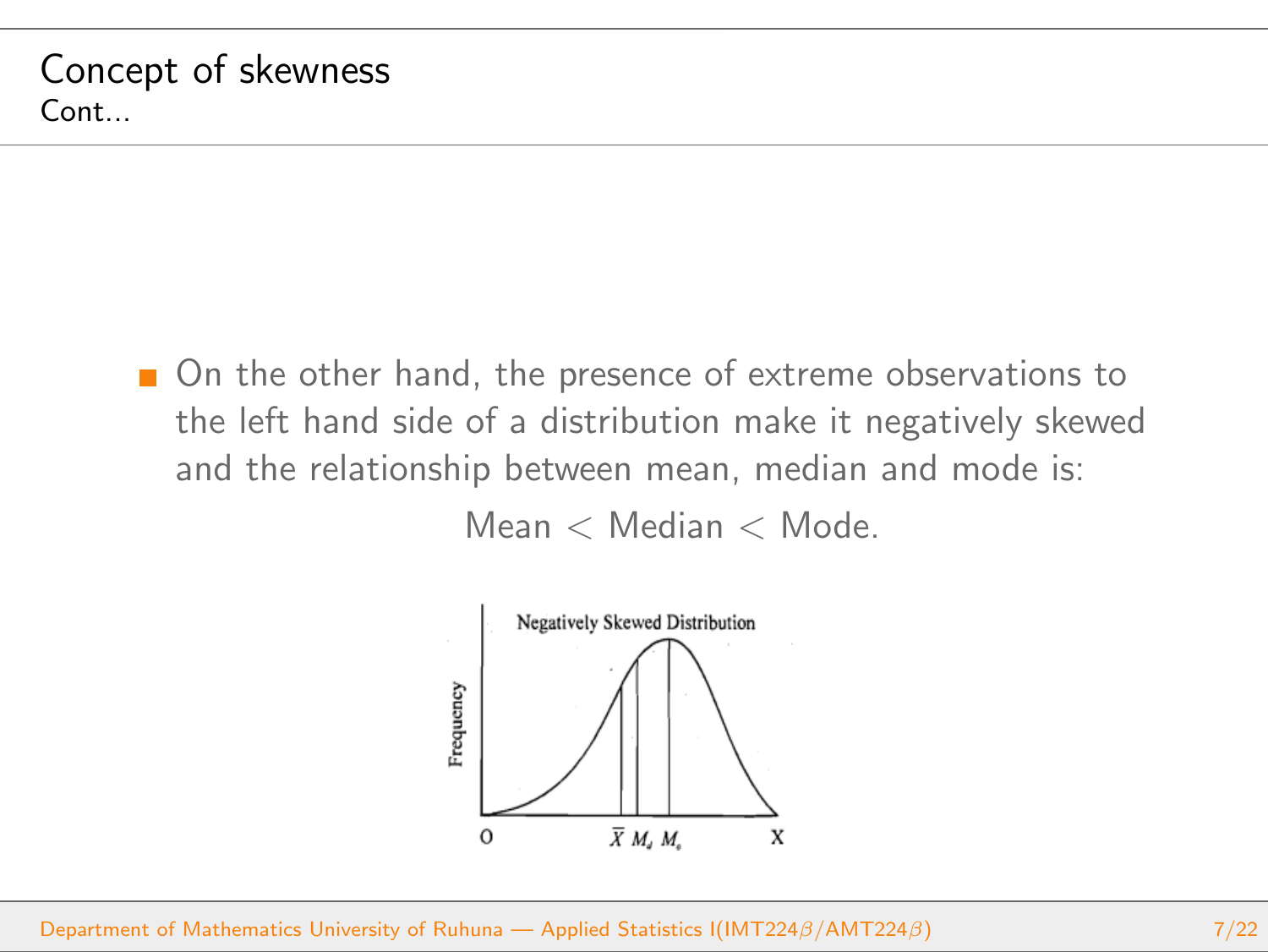The direction and extent of skewness can be measured in various ways. We shall discuss three measures of skewness in this section.

- **1** Pearson's coefficient of skewness
- 2 Bowley's coefficient of skewness
- **3** Kelly's coefficient of skewness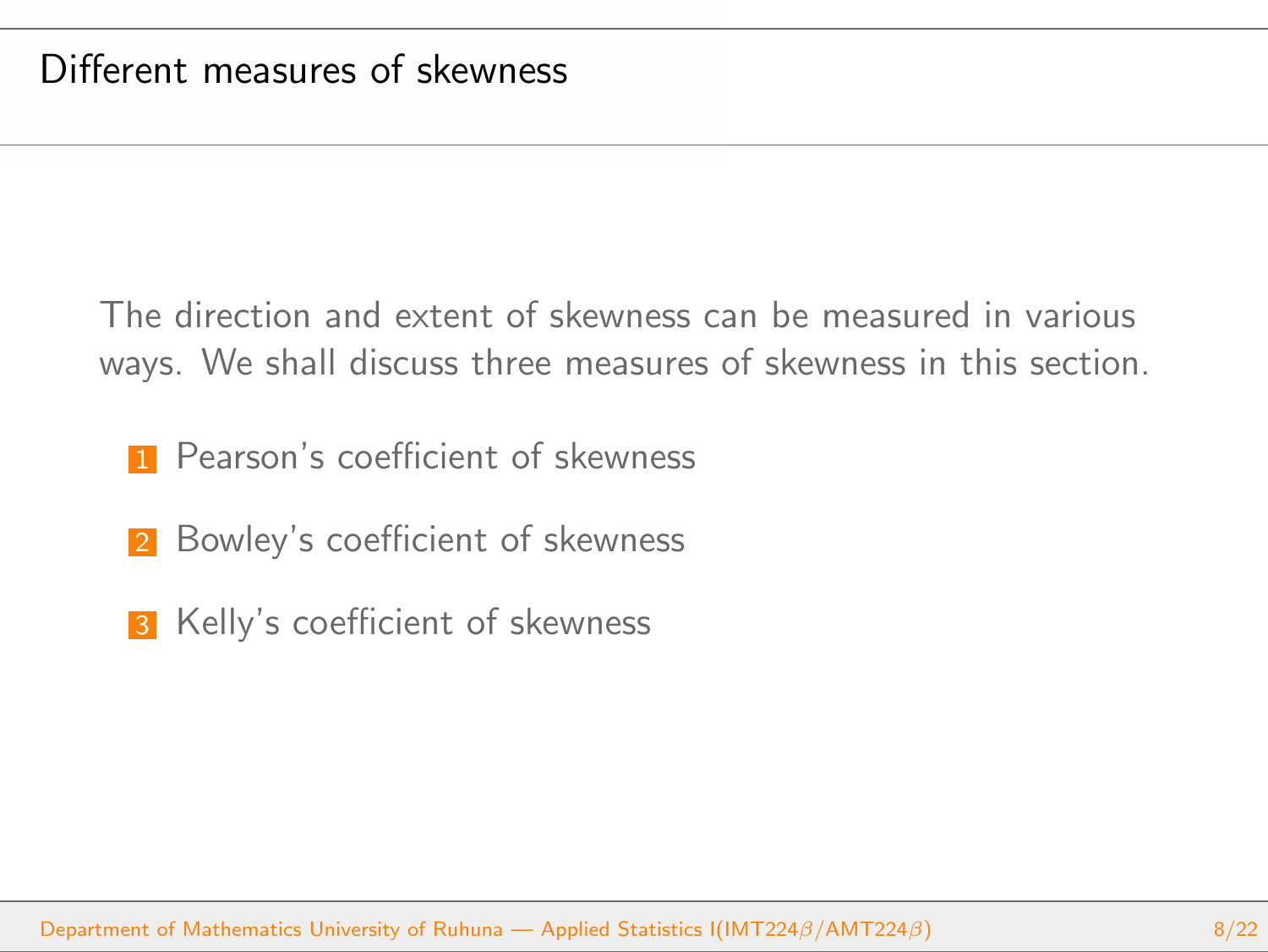## [1] Karl Pearson coefficient of skewness

- The mean, median and mode are not equal in a skewed distribution.
- The Karl Pearson's measure of skewness is based upon the divergence of mean from mode in a skewed distribution.

$$
S_{kp_1} = \frac{\text{mean - mode}}{\text{standard deviation}} \quad \text{or} \quad S_{kp_2} = \frac{3(\text{mean - median})}{\text{standard deviation}}
$$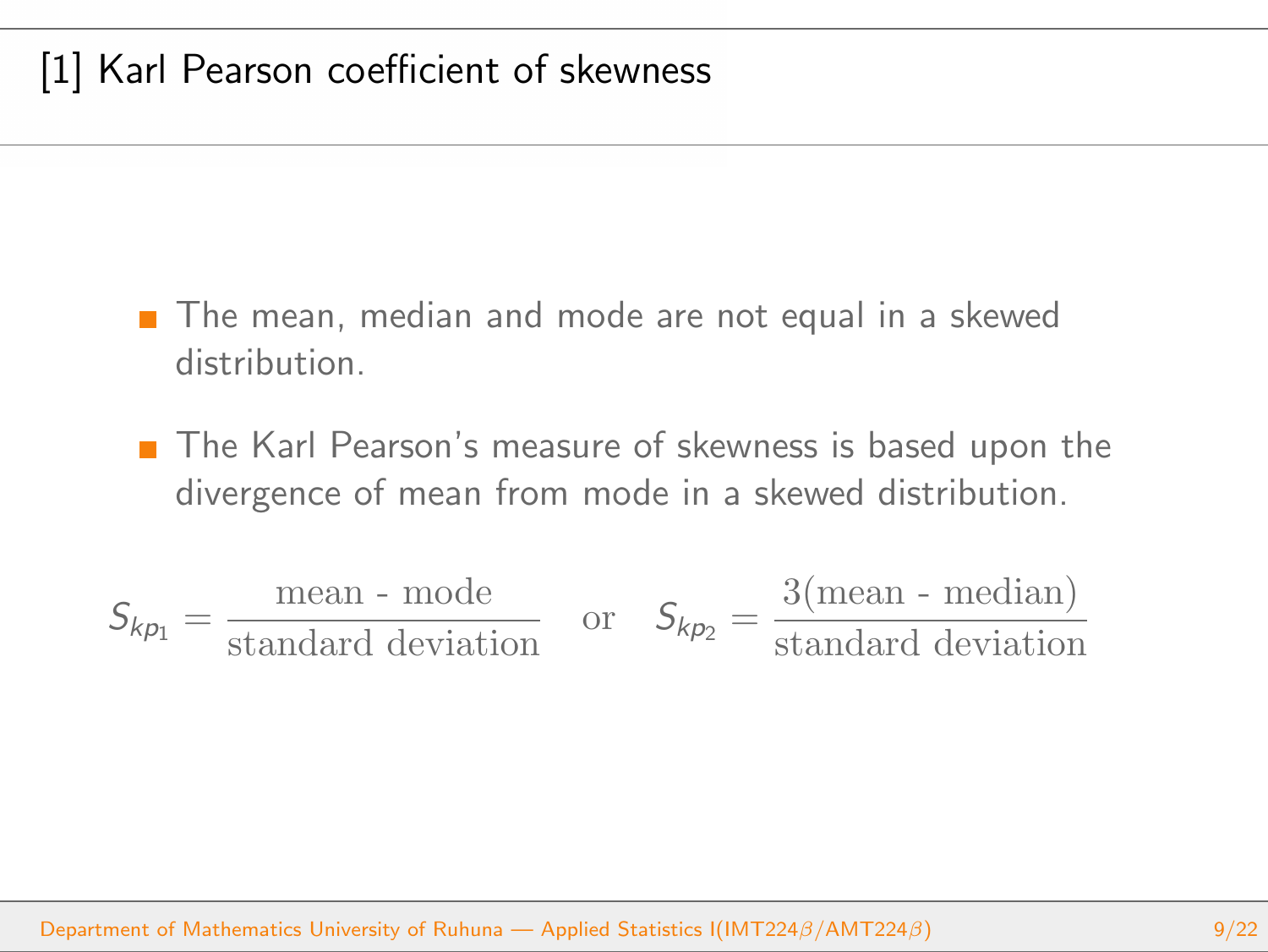### Properties of Karl Pearson coefficient of skewness

$$
1\ \ -1\leq S_{kp}\leq 1.
$$

- 2  $S_{kp} = 0 \Rightarrow$  distribution is symmetrical about mean.
- 3  $S_{kn} > 0 \Rightarrow$  distribution is skewed to the right.
- **4**  $S_{kp}$  < 0 ⇒ distribution is skewed to the left.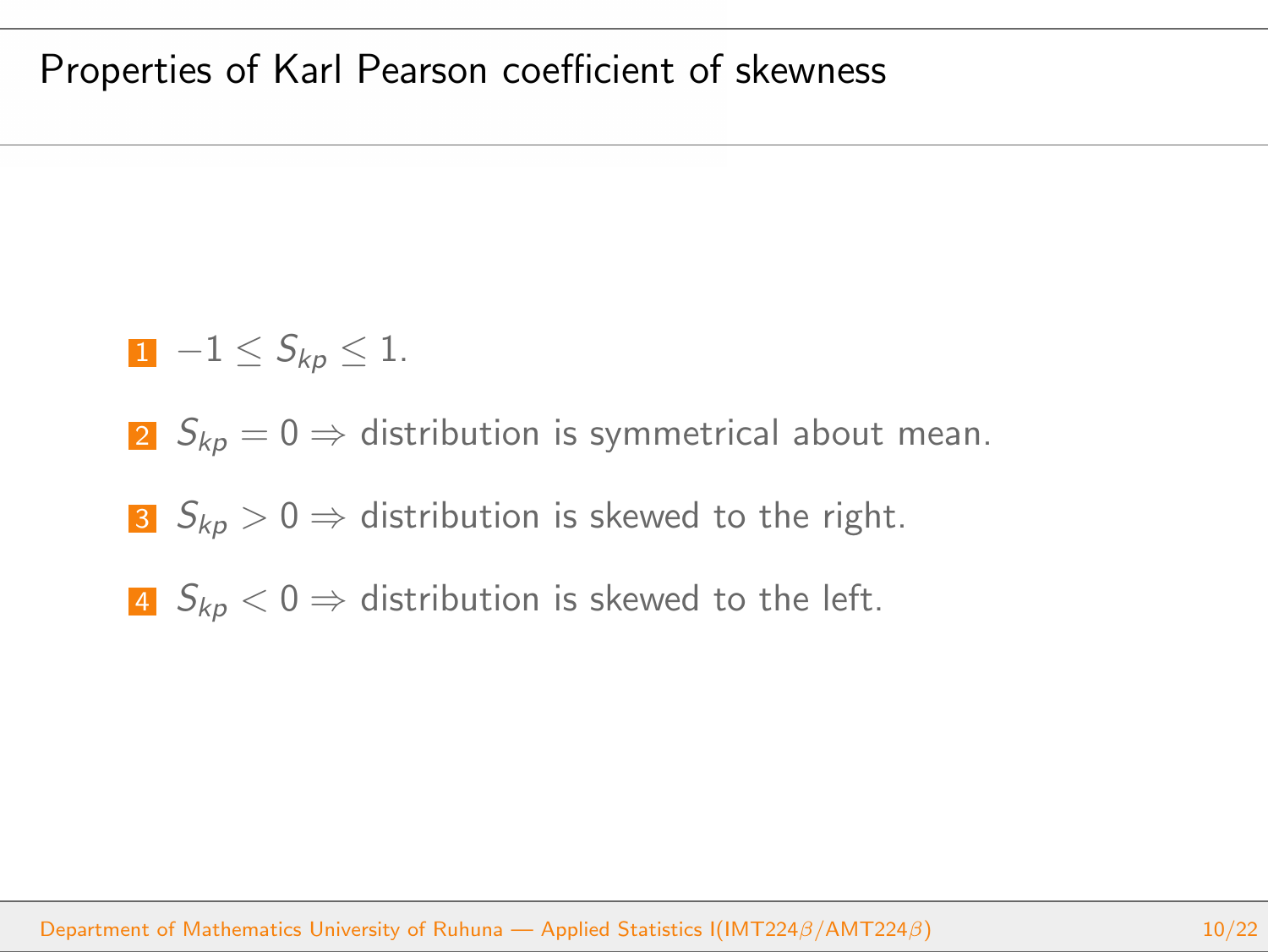### **Advantage**

*Skp* is independent of the scale. Because (mean-mode) and standard deviation have same scale and it will be canceled out when taking the ratio.

#### **Disadvantage**

 $\overline{S_{kn}}$  depends on the extreme values.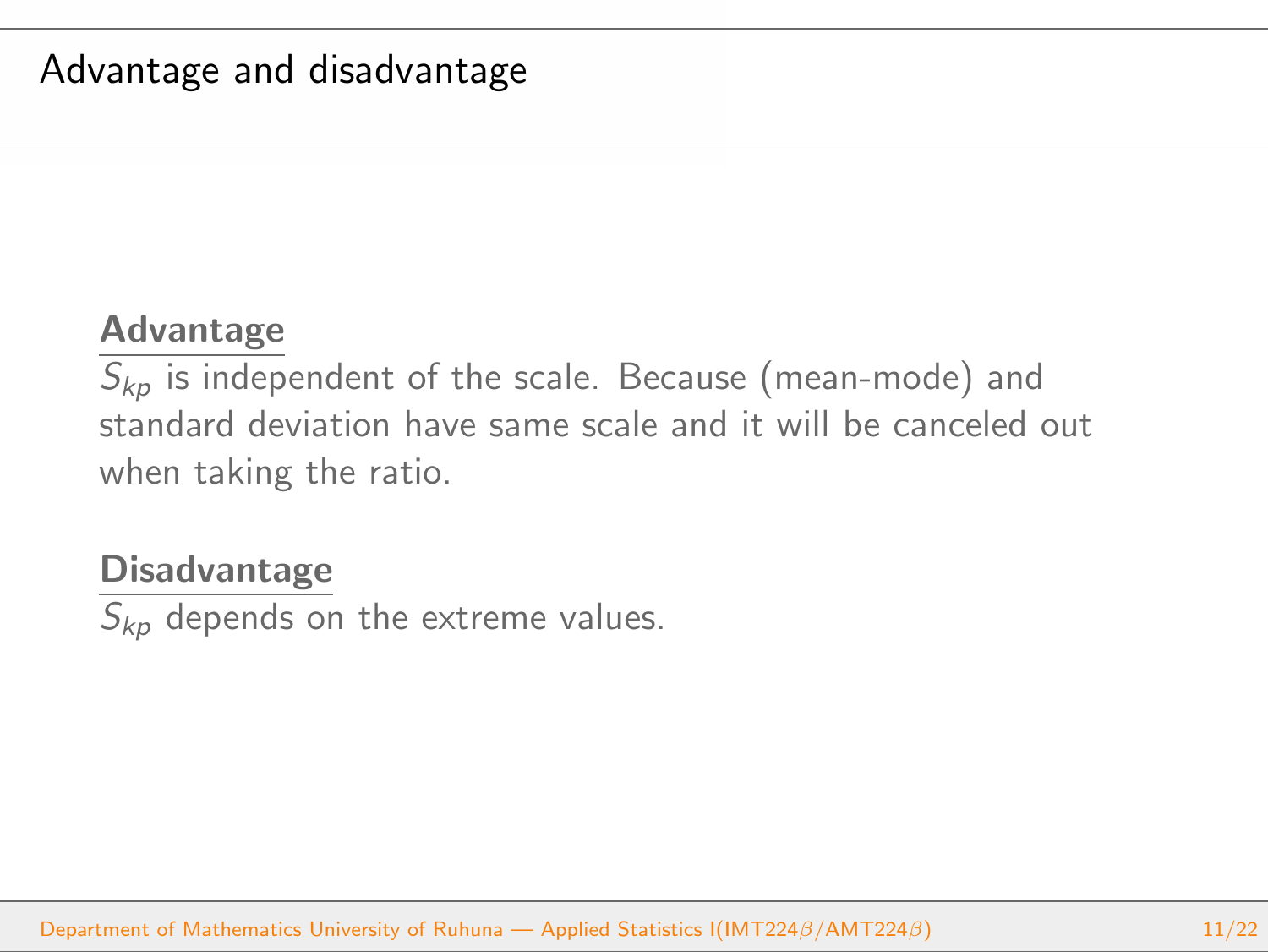Calculate Karl Pearson coefficient of skewness of the following data set  $(S = 1.7)$ .

| Value     |  |  |  |  |
|-----------|--|--|--|--|
| Frequency |  |  |  |  |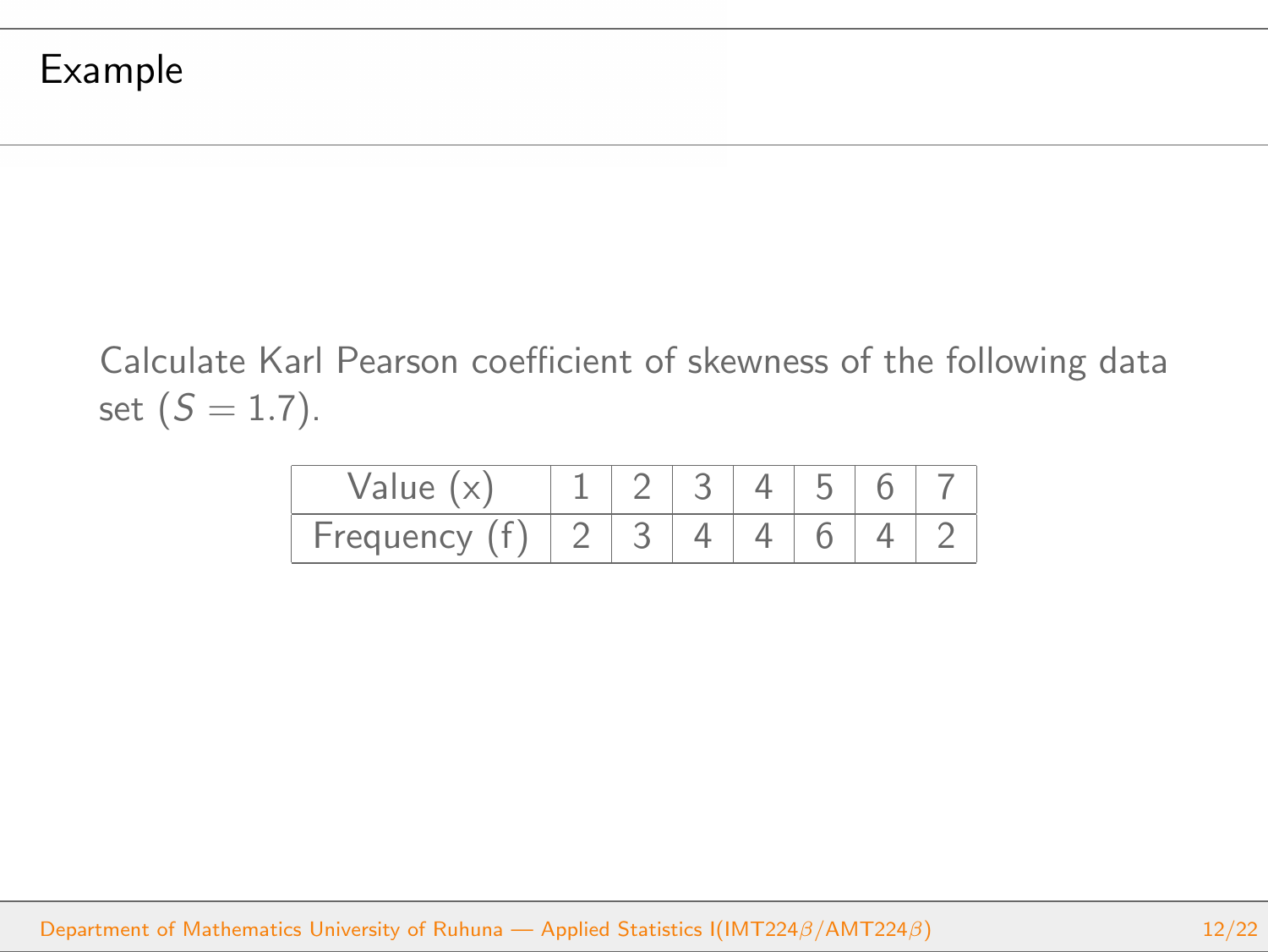#### Example Solution

mean = 
$$
\overline{x}
$$
 =  $\frac{\sum_{i=1}^{n} f_i x_i}{\sum_{i}^{n} f_i}$   
\n=  $\frac{1 \times 2 + 2 \times 3 + \dots + 7 \times 2}{25}$   
\n=  $\frac{104}{25}$   
\n= 4.16  
\nmode = 5  
\n $S_{kp}$  =  $\frac{\text{mean-mode}}{\text{standard deviation}}$   
\n=  $\frac{4.16 - 5}{1.7} = -0.4941$ 

Since  $S_{kp}$  < 0 distribution is skewed left.

Department of Mathematics University of Ruhuna — Applied Statistics I(IMT224*β*/AMT224*β*) 13/22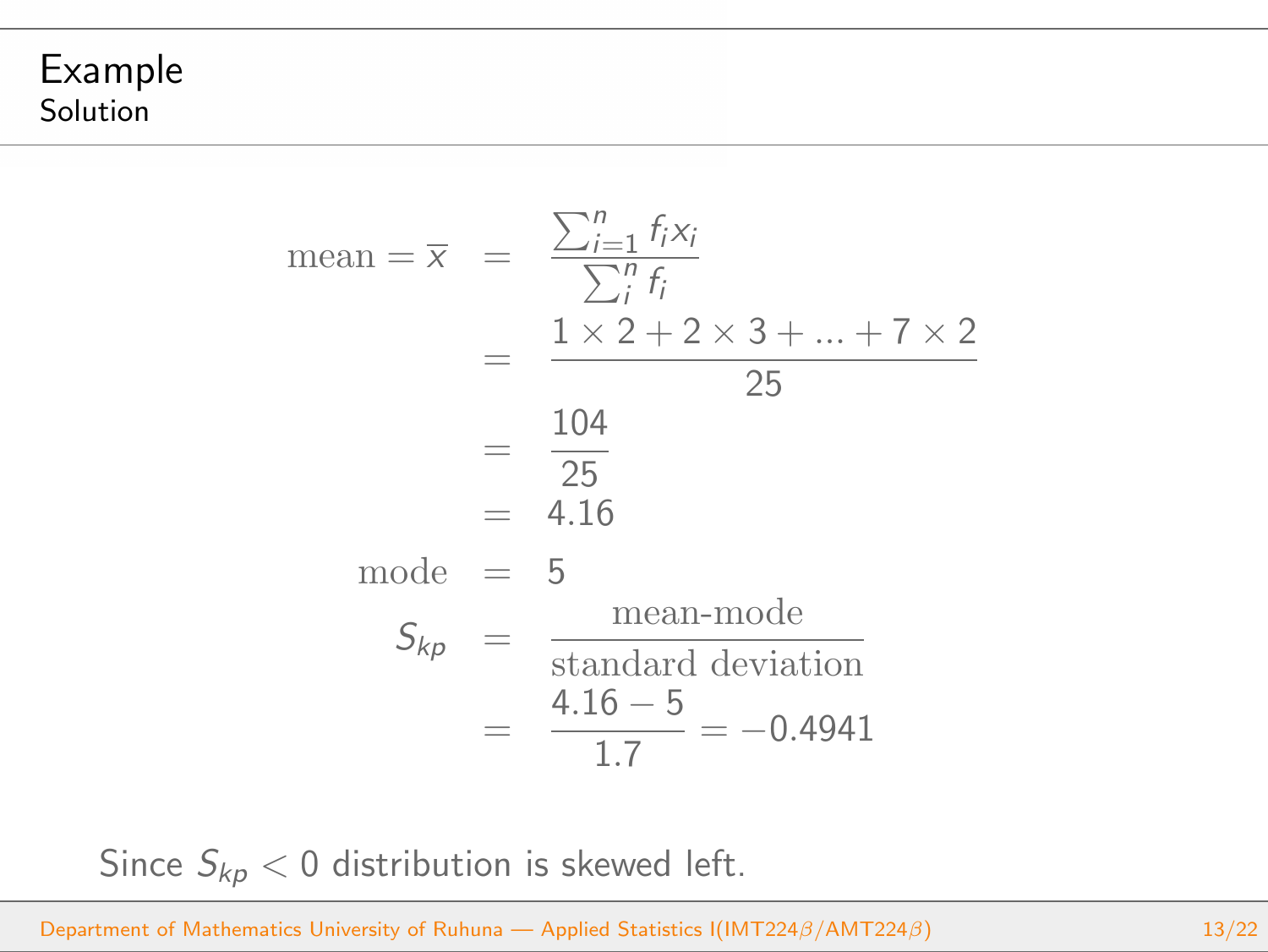## [2] Bowley's coefficient of skewness

**This measure is based on quartiles.** 

- For a symmetrical distribution, it is seen that  $Q_1$ , and  $Q_3$  are equidistant from median (*Q*2).
- Thus (*Q*<sup>3</sup> *− Q*2) *−* (*Q*<sup>2</sup> *− Q*1) can be taken as an absolute measure of skewness.

$$
S_{kq} = \frac{(Q_3 - Q_2) - (Q_2 - Q_1)}{(Q_3 - Q_2) + (Q_2 - Q_1)}
$$
  
= 
$$
\frac{Q_3 + Q_1 - 2Q_2}{Q_3 - Q_1}
$$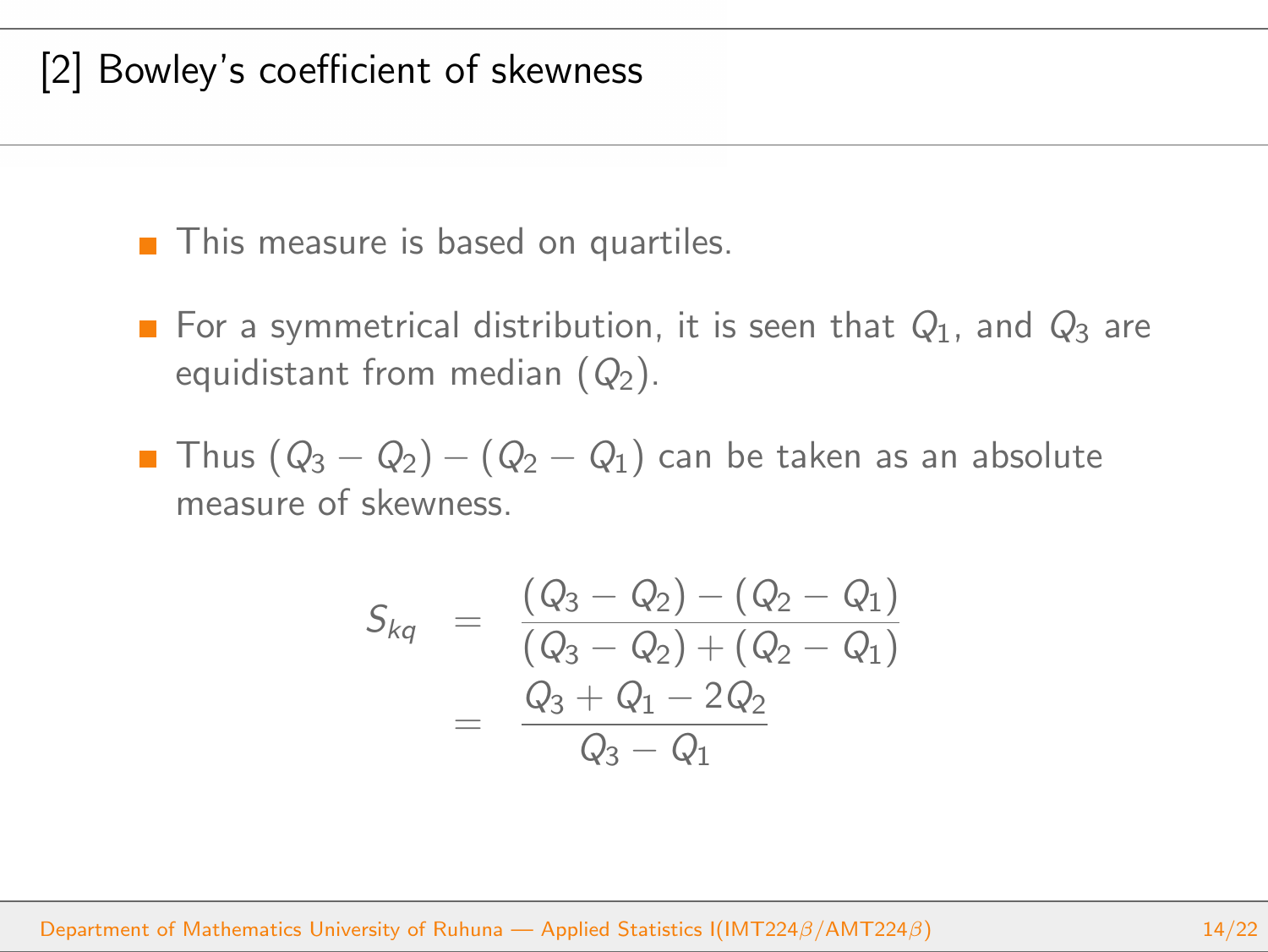#### Properties of Bowley's coefficient of skewness

$$
1 \quad -1 \leq S_{kq} \leq 1.
$$

- 2  $S_{ka} = 0 \Rightarrow$  distribution is symmetrical about mean.
- 3  $S_{kq} > 0 \Rightarrow$  distribution is skewed to the right.
- **4**  $S_{ka}$  < 0 ⇒ distribution is skewed to the left.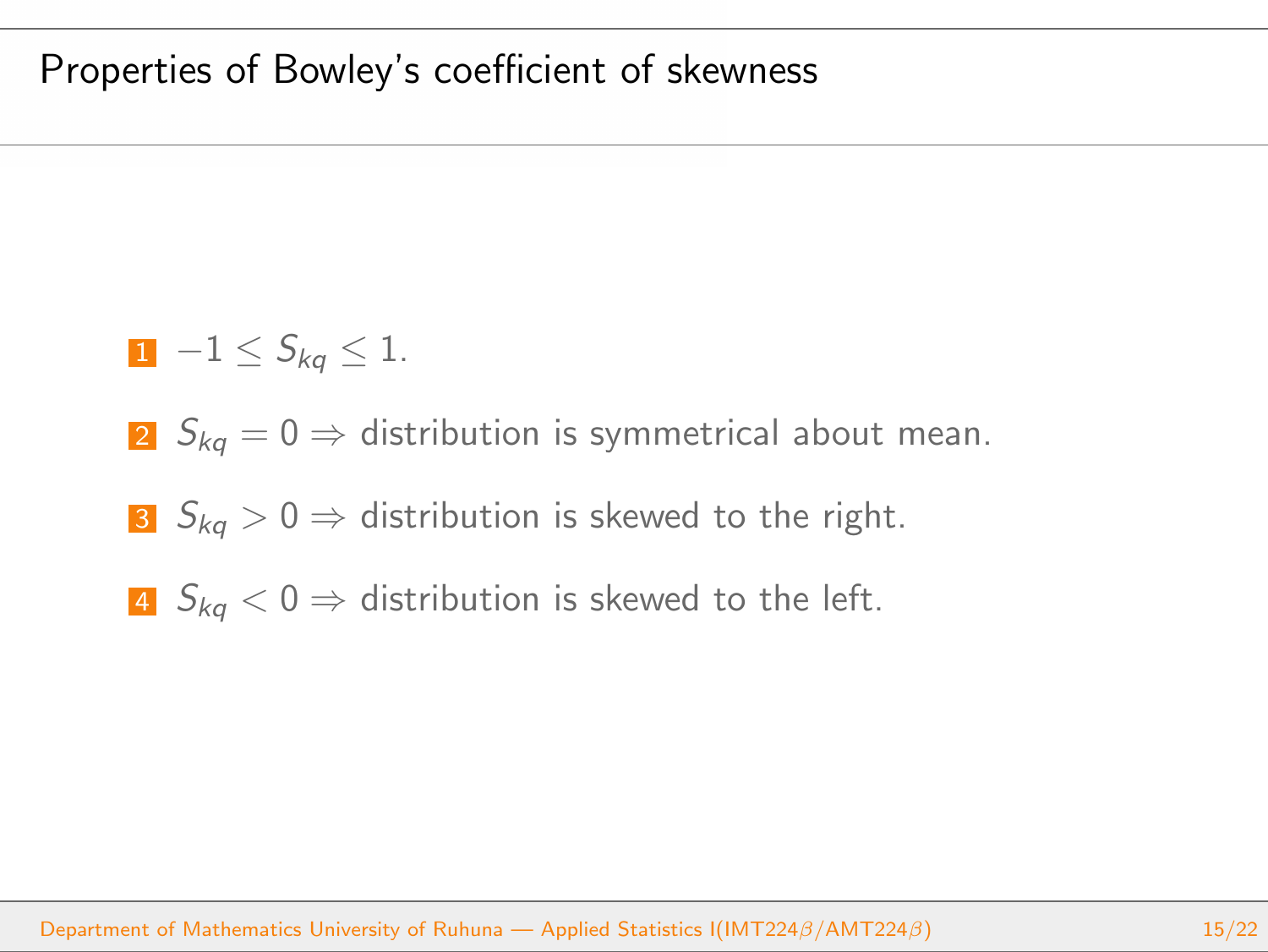### Advantage and disadvantage

#### **Advantage**

*Skq* does not depend on extreme values.

#### **Disadvantage**

*Skq* does not utilize the data fully.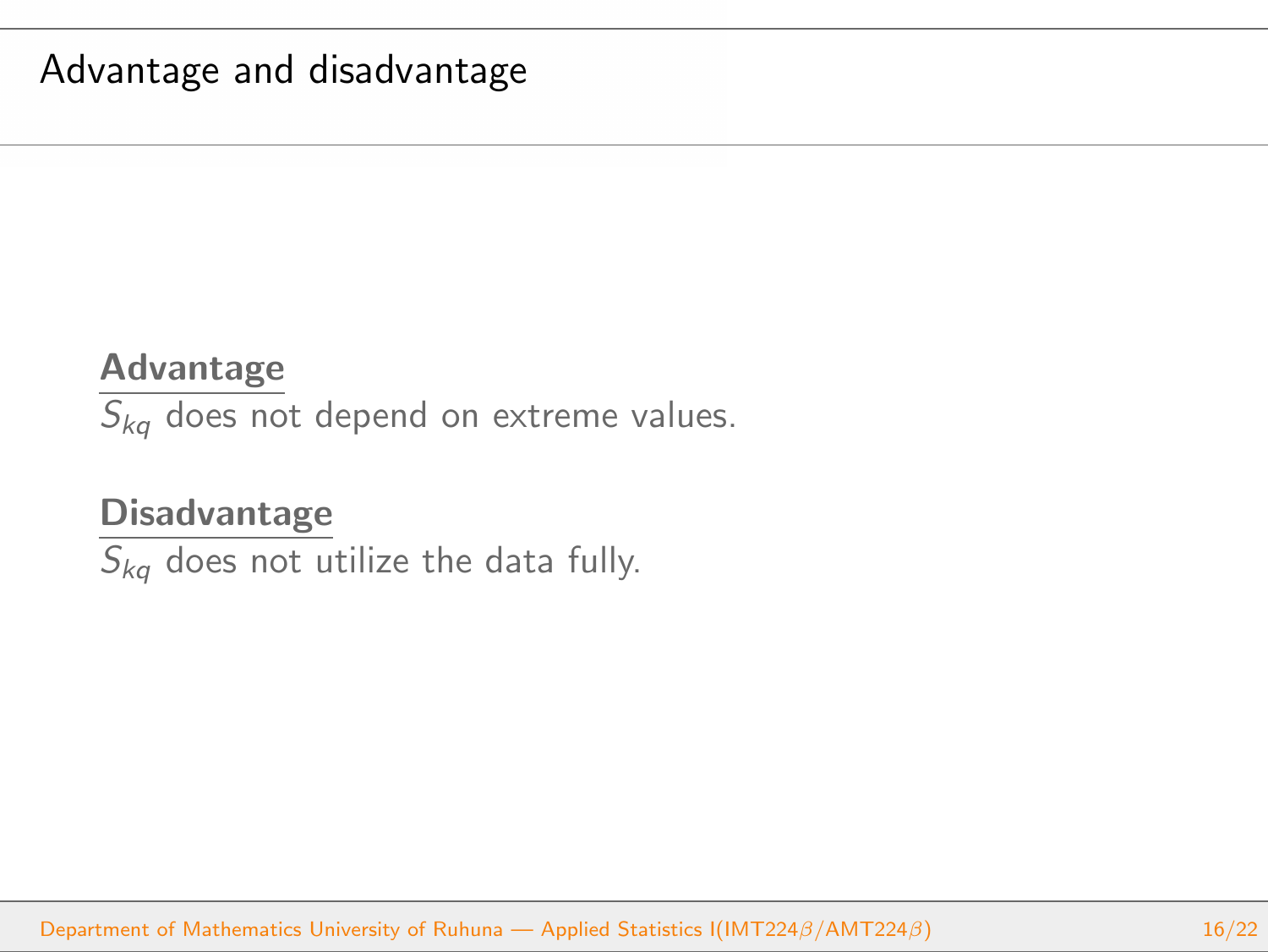## Example

The following table shows the distribution of 128 families according to the number of children.

| No of children | No of families |
|----------------|----------------|
|                | 20             |
| 1              | 15             |
| $\overline{2}$ | 25             |
| 3              | 30             |
| 4              | 18             |
| 5              | 10             |
| 6              | 6              |
| 7              | 3              |
| 8<br>or more   | 1              |

Find the Bowley's coefficient of skewness.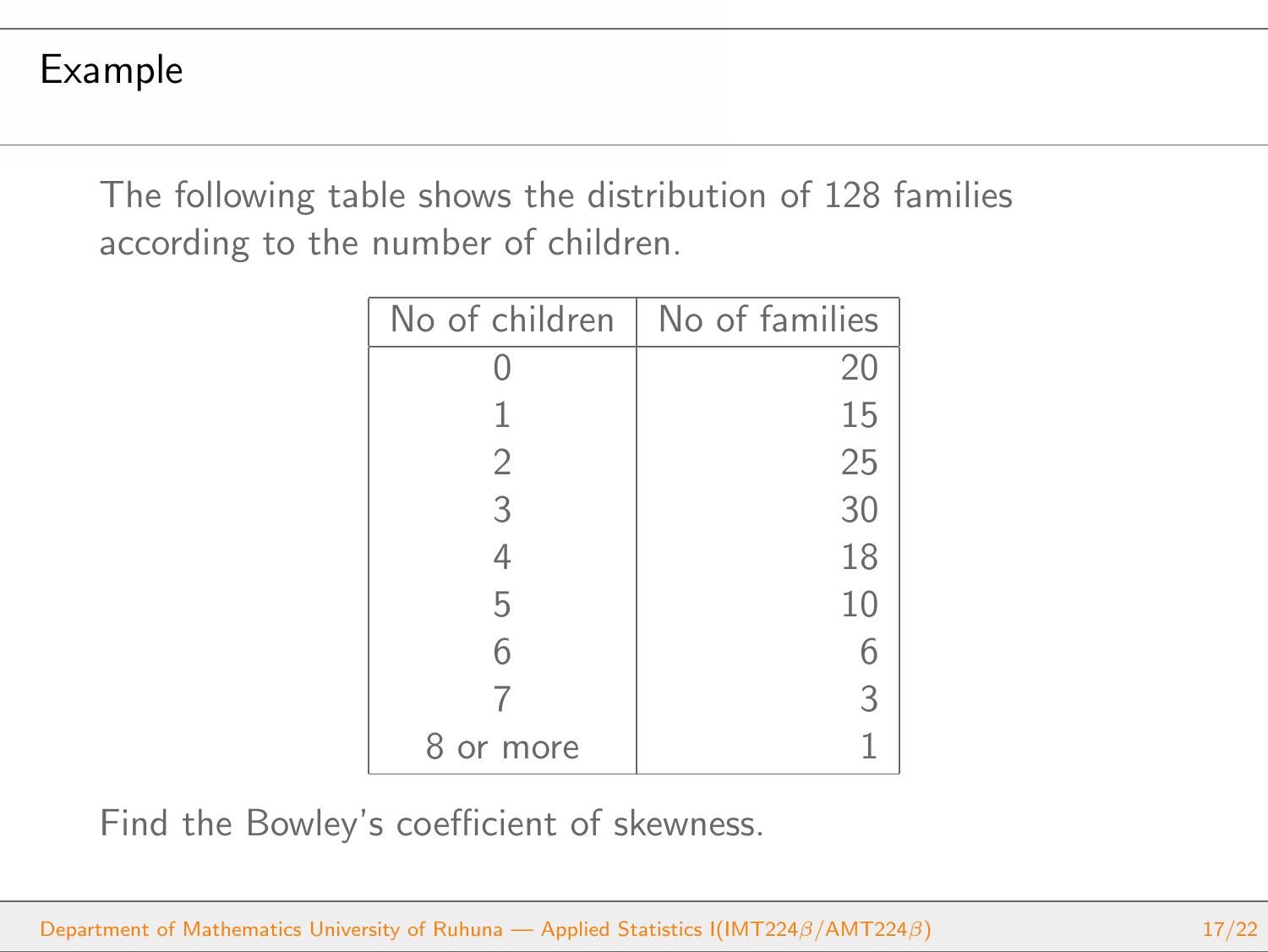|         |    | No of children   No of families   Cumulative frequency |  |  |
|---------|----|--------------------------------------------------------|--|--|
|         | 20 | 20                                                     |  |  |
|         | 15 | 35                                                     |  |  |
|         | 25 | 60                                                     |  |  |
| 3       | 30 | 90                                                     |  |  |
|         | 18 | 108                                                    |  |  |
| 5       | 10 | 118                                                    |  |  |
| 6       | 6  | 124                                                    |  |  |
|         | 3  | 127                                                    |  |  |
| or more |    | 128                                                    |  |  |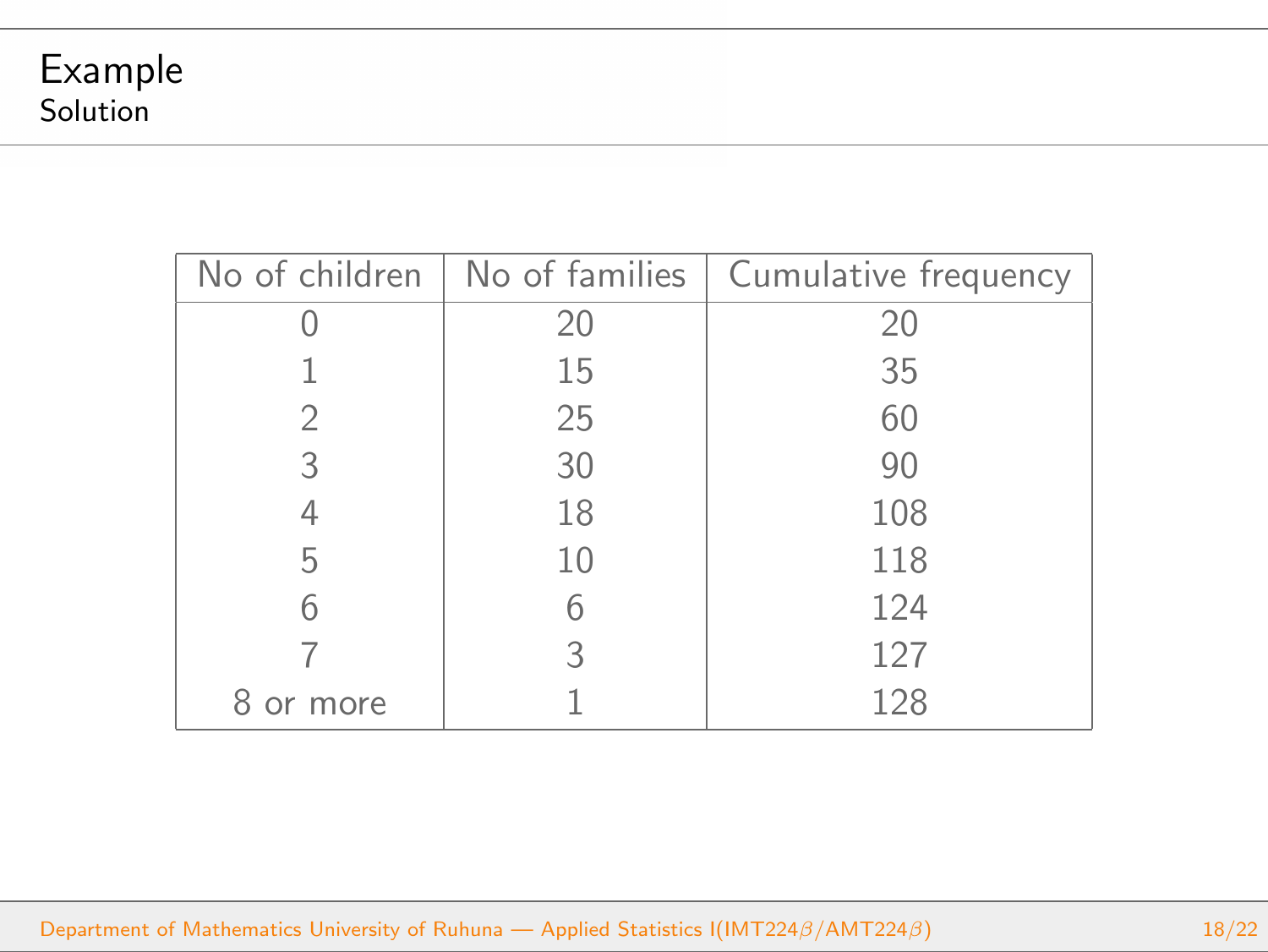Example Solution*⇒*Cont...

$$
Q_1 = \left(\frac{128+1}{4}\right)^{th} \text{ observation}
$$
  
\n
$$
= (32.25)^{th} \text{ observation}
$$
  
\n
$$
= 1
$$
  
\n
$$
Q_2 = \left(\frac{128+1}{2}\right)^{th} \text{ observation}
$$
  
\n
$$
= (64.5)^{th} \text{ observation}
$$
  
\n
$$
= 3
$$
  
\n
$$
Q_3 = 3\left(\frac{128+1}{4}\right)^{th} \text{ observation}
$$
  
\n
$$
= (96.75)^{th} \text{ observation}
$$
  
\n
$$
= 4
$$

Department of Mathematics University of Ruhuna — Applied Statistics I(IMT224*β*/AMT224*β*) 19/22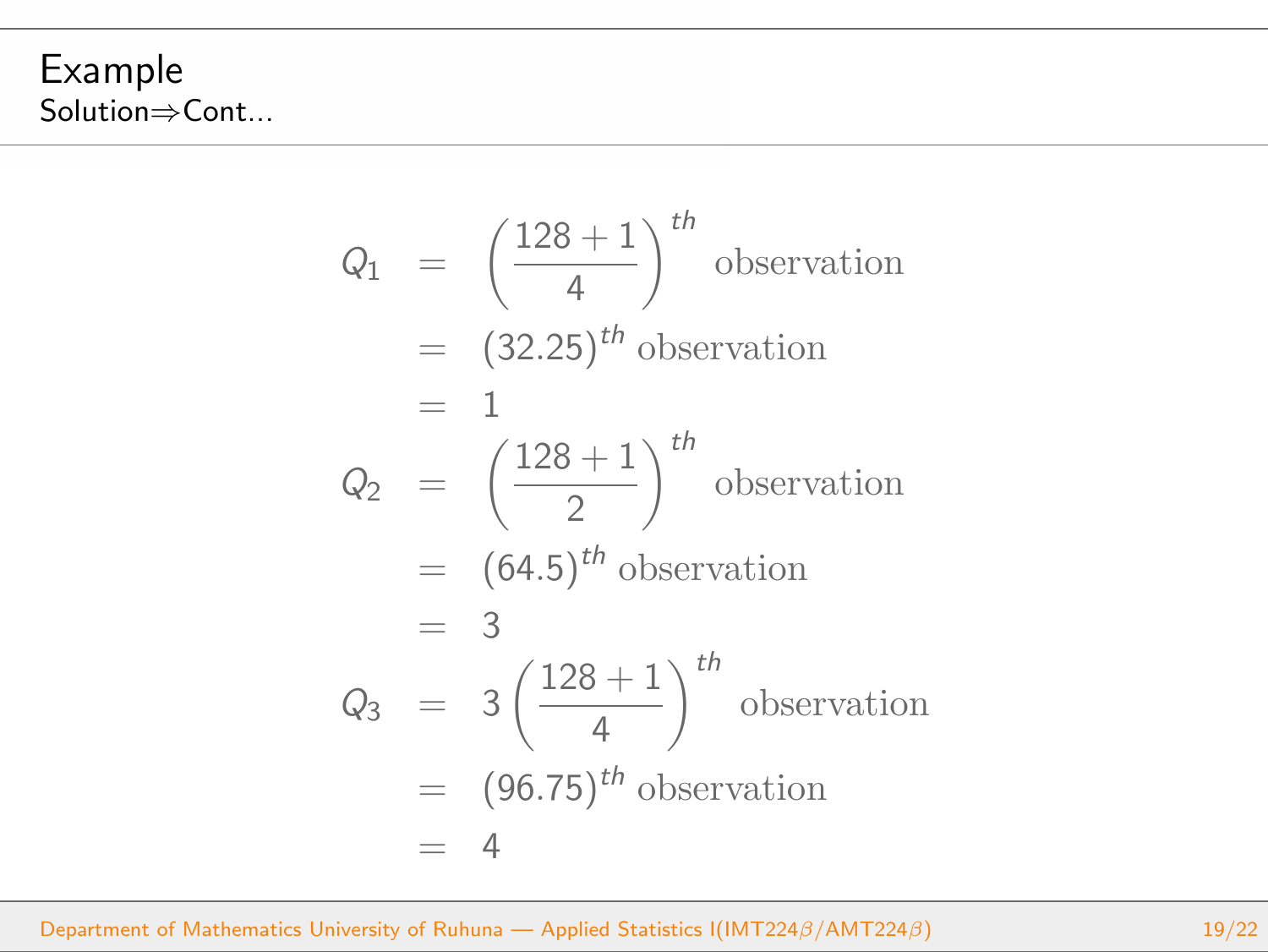Example Solution*⇒*Cont...

$$
S_{kq} = \frac{Q_3 + Q_1 - 2Q_2}{Q_3 - Q_1}
$$
  
= 
$$
\frac{4 + 1 - 2 \times 3}{4 - 1}
$$
  
= 
$$
-\frac{1}{3}
$$
  
= -0.333

Since  $S_{kq}$  < 0 distribution is skewed left.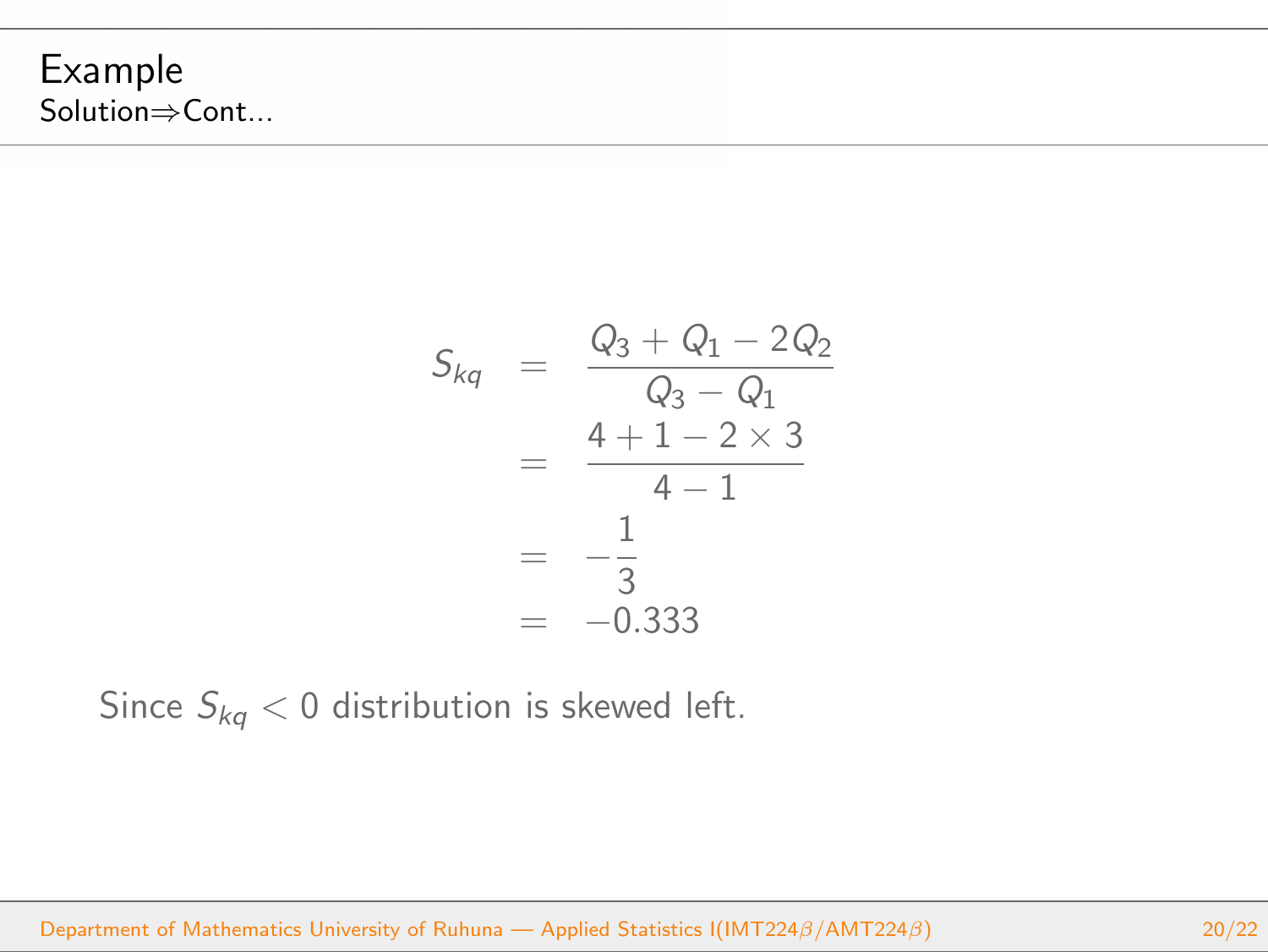## [3] Kelly's coefficient of skewness

- Bowley's measure of skewness is based on the middle 50% of the observations because it leaves 25% of the observations on each extreme of the distribution.
- As an improvement over Bowley's measure, Kelly has suggested a measure based on  $P_{10}$  and,  $P_{90}$  so that only  $10\%$ of the observations on each extreme are ignored.

$$
S_p = \frac{(P_{90} - P_{50}) - (P_{50} - P_{10})}{(P_{90} - P_{50}) + (P_{50} - P_{10})}
$$
  
= 
$$
\frac{P_{90} + P_{10} - 2P_{50}}{P_{90} - P_{10}}.
$$